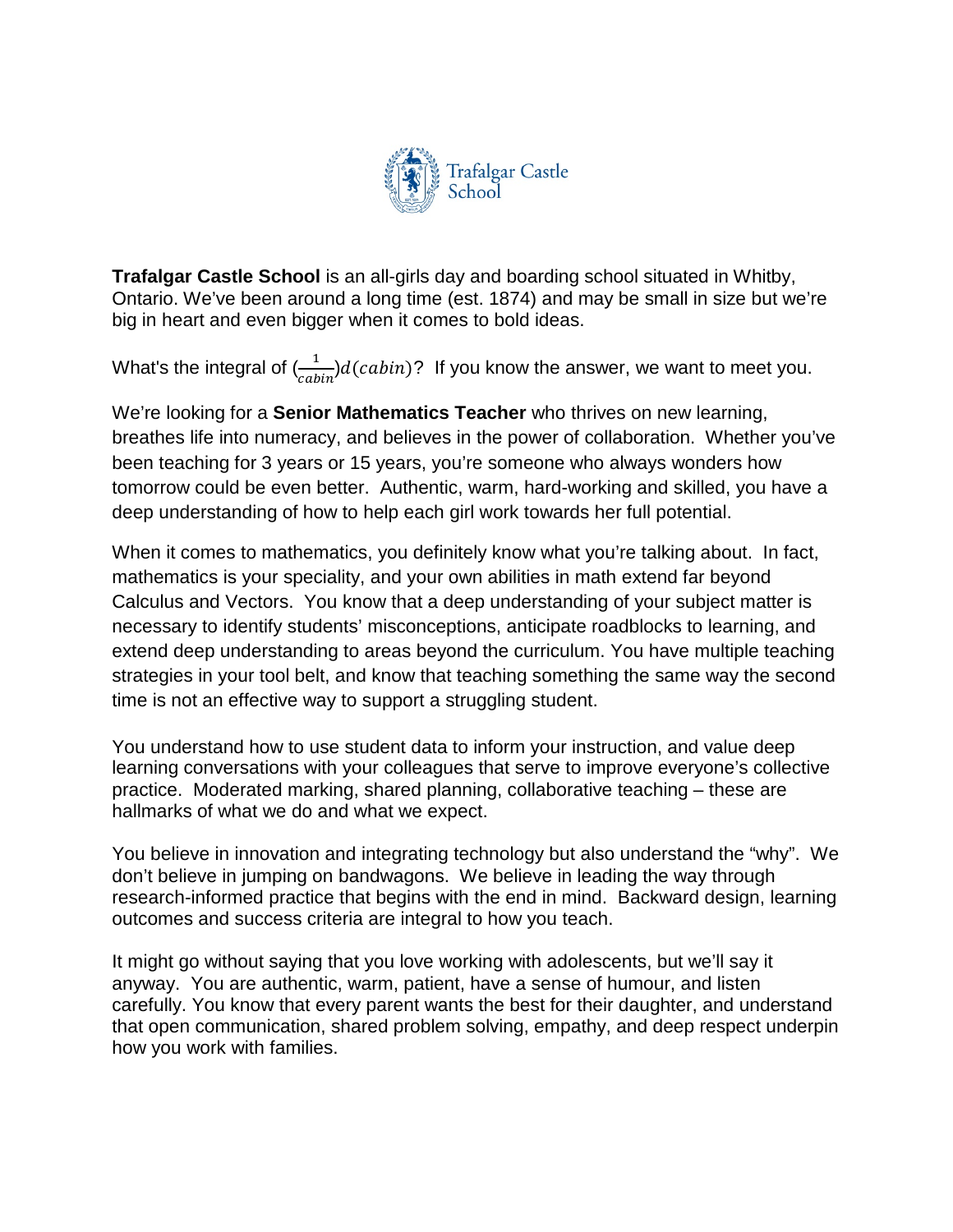The same level of understanding and respect goes for your relationship with colleagues. You value being part of a vibrant school culture, you support and encourage those you work with, and you definitely like to share in a good laugh during the day.

We are a girls' school. We are committed to understanding how girls learn best and what it takes to prepare them for a future that is increasingly complex. Our commitment to STEAM is clear, both in and outside the classroom. You share this commitment, and understand what it takes to build a growth mindset, strengthen girls' confidence and challenge the gender gap that continues to exist in math and science.

We hope to find that special someone who wants to take his or her teaching career to the next level at our beautiful Castle. We are looking for someone who is compassionate, upholds high professional standards, and will exemplify our mission, vision, and values.

You'll report to the Vice Principal and be an important member of our Upper School math and science team.

## **Here are the skills and attributes you need to have:**

- Membership in the Ontario College of Teachers.
- Qualifications at the I/S level.
- Post-secondary degree in mathematics.
- 3 to 5 years' minimum experience teaching mathematics at the Senior level.
- Advanced Placement experience is an asset.
- The ability to know each and every girl who she is and how she learns.
- A love of collaboration and shared problem-solving. We believe the smartest person in the room, is the room. Teamwork is important to us, so that's a nonnegotiable.
- A belief in nurturing and mentoring every student you encounter that's part of who we are as a Grade 4 to 12 school.
- A passion for learning and a thirst for feedback there's sure to be lots of both.
- Respect for everyone in the workplace. We believe no job is beneath any of us and that everyone deserves patience, kindness, and a morning smile.
- A sense of humour is imperative you'll know why when you get here.
- Hobbies, interests, things you enjoy we want you to have a life outside of work.

## **Here's what we offer:**

- The opportunity to shape and build an amazing Upper School program
- The potential for future growth
- A competitive salary and a comprehensive benefits plan
- Participation in the Ontario Teachers' Pension Plan
- Excellent professional development opportunities
- Really great colleagues who do fun things together
- A welcoming and vibrant school community